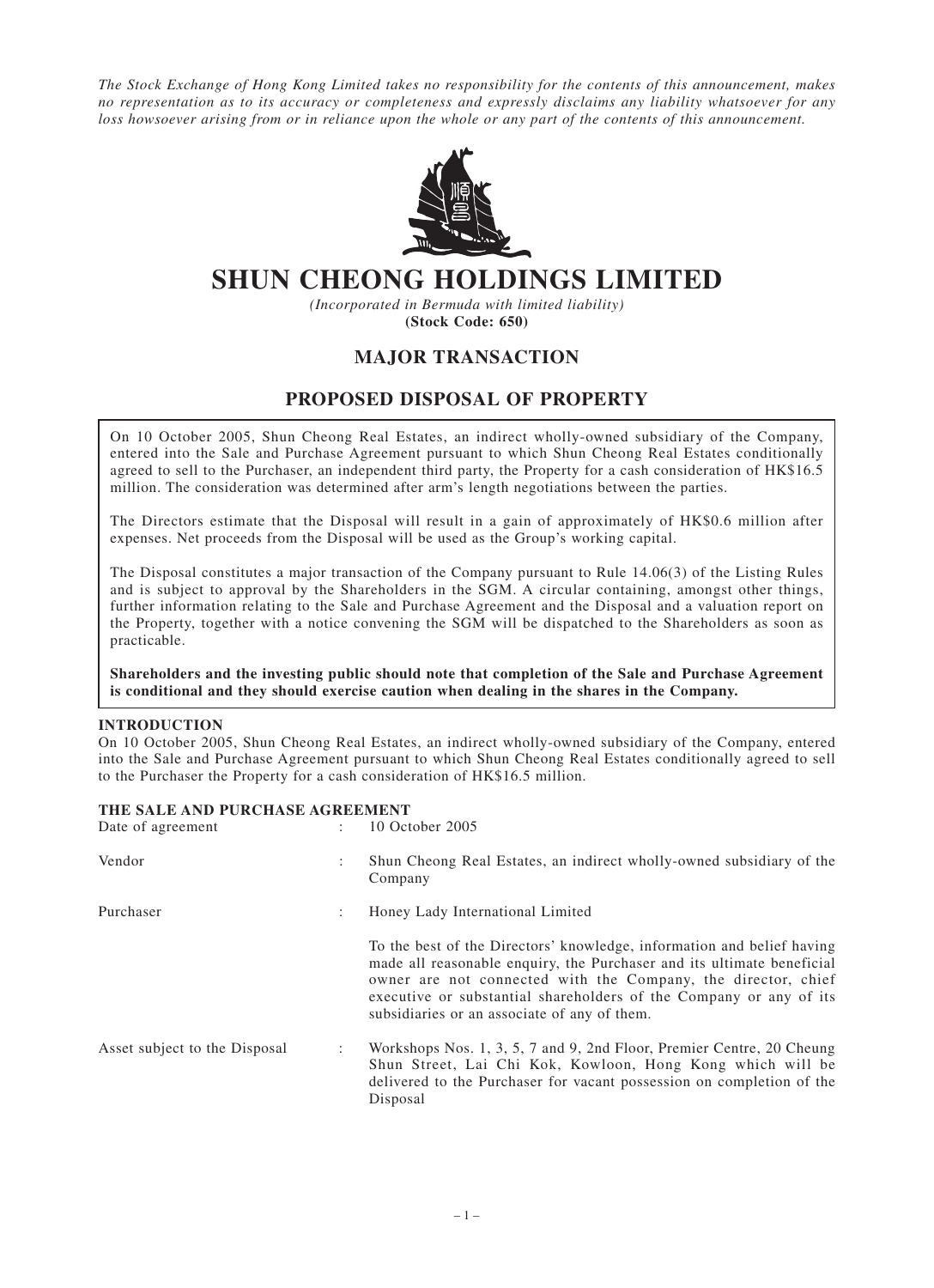Consideration : HK\$16.5 million, which was determined after arm's length negotiations between the parties and was agreed on normal commercial terms between the parties with reference to market prices as quoted by property agents. In arriving at the consideration, the Directors have taken into account the prevailing market conditions and prices of similar properties located in the nearby area.

#### **Payment:**

Pursuant to the Sale and Purchase Agreement, the consideration for the Disposal shall be paid in the following manner:

- (i) a sum of HK\$1.65 million shall be paid upon signing of the Sale and Purchase Agreement as deposit; and
- (ii) the balance of HK\$14.85 million shall be paid upon completion of the Disposal.

At the date of this announcement, the sum of HK\$1.65 million as described in (i) above has already been paid by the Purchaser.

#### **Condition Precedent:**

Completion of the Disposal is conditional upon the approval of the Disposal by Shareholders at the SGM, which is expected to be held as soon as practicable pursuant to the Listing Rules.

In the event that the conditions set out above are not fulfilled on or before 31 December 2005 or such other date as the parties may mutually agree, the Sale and Purchase Agreement will cease to be of any further effect, and none of the parties of the Sale and Purchase Agreement shall have any claims against the other and Shun Cheong Real Estates shall refund all deposits paid by the Purchaser.

#### **Completion:**

Completion shall take place within 30 days upon the above conditions are fulfilled or become unconditional, which is expected on or before 30 January 2006 or such other date as mutually agreed.

#### **INFORMATION ON PROPERTY**

Details of the Property are summarised below:

- Address : Workshops Nos. 1, 3, 5, 7 and 9, 2nd Floor, Premier Centre, 20 Cheung Shun Street, Lai Chi Kok, Kowloon, Hong Kong
- Floor area : The Property occupies a total gross floor area of approximately 7.361 square feet.

The Property is currently occupied by the Group as head offices. Upon completion of the Sale and Purchase Agreement, the Group plans to rent other premises as head offices.

The audited net book value of the Property as at 31 March 2005 was approximately HK\$15.7 million.

Based on the consideration from the sale of the Property, the Directors estimate that the Group will record a gain of approximately HK\$0.6 million after taking into account the relevant expenses in relation to the Disposal. Such gain, which is subject to review by the Company's auditors, will be recognized in the consolidated profit and loss account of the Group for the year ending 31 March 2006.

#### **REASON FOR THE DISPOSAL**

The Property is used by the Group as head offices. The Directors believe that it is to the benefit of the Group to take advantage of the current property market to dispose the Property to create additional liquidity to the Group for future business needs.

Having regard to the consideration for the Disposal of HK\$16.5 million and expected gain of approximately HK\$0.6 million arising from the Disposal, the Directors consider that the terms of the Disposal are fair and reasonable and that the Disposal is in the interests of the Company and Shareholders as a whole.

#### **USE OF PROCEEDS**

Net proceeds from the Disposal will be used as the Group's working capital.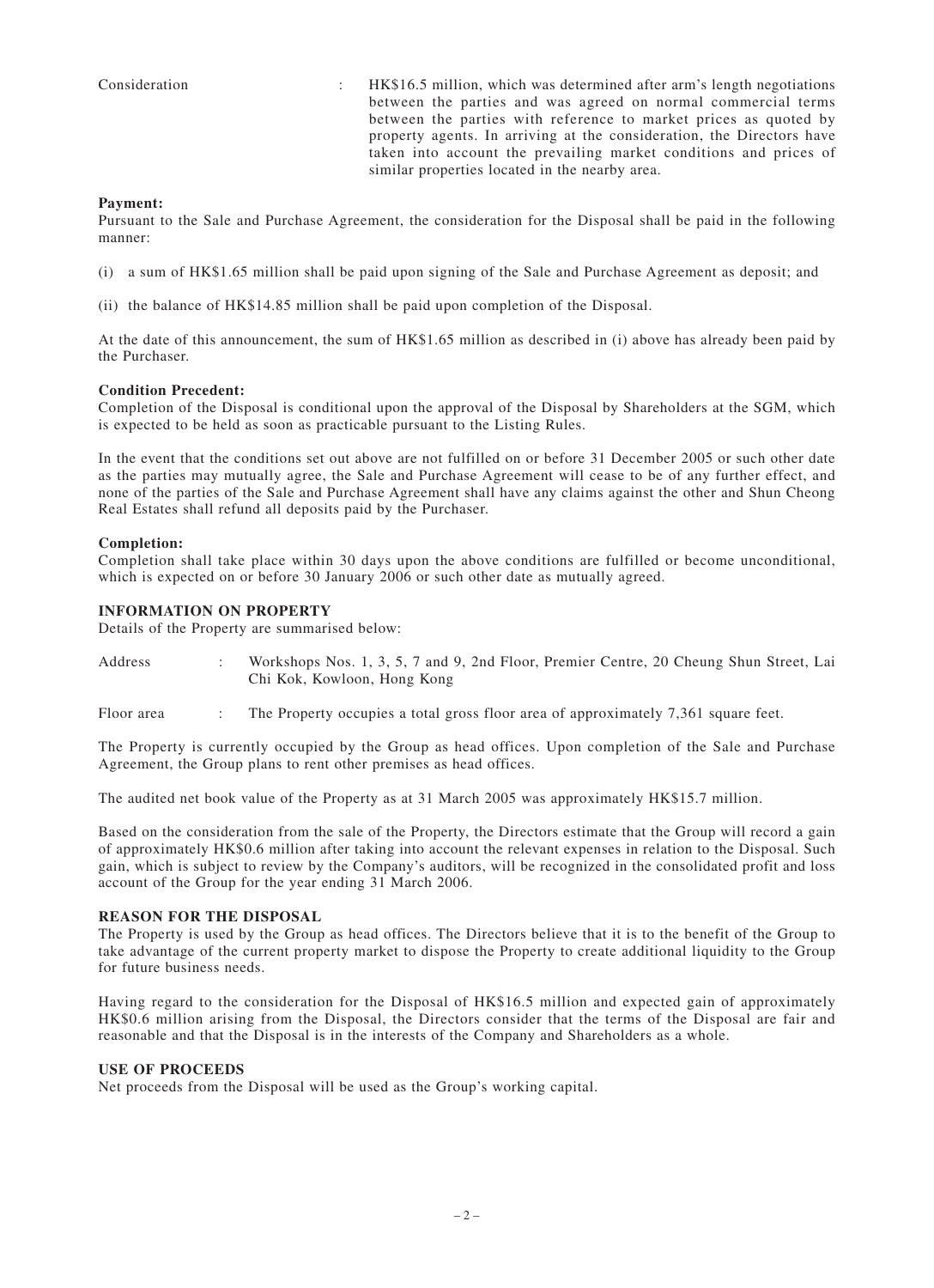## **GENERAL**

The Group is principally engaged in the provision of multi-disciplinary building services, comprising electrical engineering, water pumping and fire services, air-conditioning installation, plumbing and drainage, environmental engineering, extra low voltage systems engineering and project management, as well as trading of electrical and mechanical engineering materials and equipment.

The Disposal constitutes a major transaction of the Company pursuant to Rule 14.06(3) of the Listing Rules and is therefore subject to approval by the Shareholders in the SGM. So far as is known to the Directors, no Shareholder has a material interest in the Disposal and accordingly no Shareholder is required to abstain from voting at the SGM to approve the Disposal.

A circular containing, amongst other things, further information relating to the Sale and Purchase Agreement and the Disposal and a valuation report on the Property, together with a notice convening the SGM will be dispatched to the Shareholders as soon as practicable.

#### **Shareholders and the investing public should note that completion of the Sale and Purchase Agreement is conditional and they should exercise caution when dealing in the shares in the Company.**

## **DEFINITIONS**

In this announcement, the following expressions shall have the respective meanings set opposite thereto:

| "associate"                   | has the meaning ascribed to it in the Listing Rules                                                                                                                               |
|-------------------------------|-----------------------------------------------------------------------------------------------------------------------------------------------------------------------------------|
| "Board"                       | the board of Directors                                                                                                                                                            |
| "Company"                     | Shun Cheong Holdings Limited, an exempted company incorporated in<br>Bermuda with limited liability and the shares of which are listed on the<br>main board of the Stock Exchange |
| "Directors"                   | the directors of the Company                                                                                                                                                      |
| "Disposal"                    | the disposal of the Property pursuant to the terms of the Sale and<br>Purchase Agreement                                                                                          |
| "Group"                       | the Company and its subsidiaries                                                                                                                                                  |
| "Listing Rules"               | the Rules Governing the Listing of Securities on The Stock Exchange<br>of Hong Kong Limited                                                                                       |
| "Property"                    | Workshops Nos. 1, 3, 5, 7 and 9, 2nd Floor, Premier Centre, 20 Cheung<br>Shun Street, Lai Chi Kok, Kowloon, Hong Kong                                                             |
| "Purchaser"                   | Honey Lady International Limited, a company incorporated in Hong<br>Kong with limited liability                                                                                   |
| "Sale and Purchase Agreement" | the sale and purchase agreement entered into between Shun Cheong<br>Real Estates and the Purchaser on 10 October 2005                                                             |
| "SGM"                         | the special general meeting of the Company to be convened to approve<br>the Disposal                                                                                              |
| "Shareholder(s)"              | registered holder(s) of the shares of the Company                                                                                                                                 |